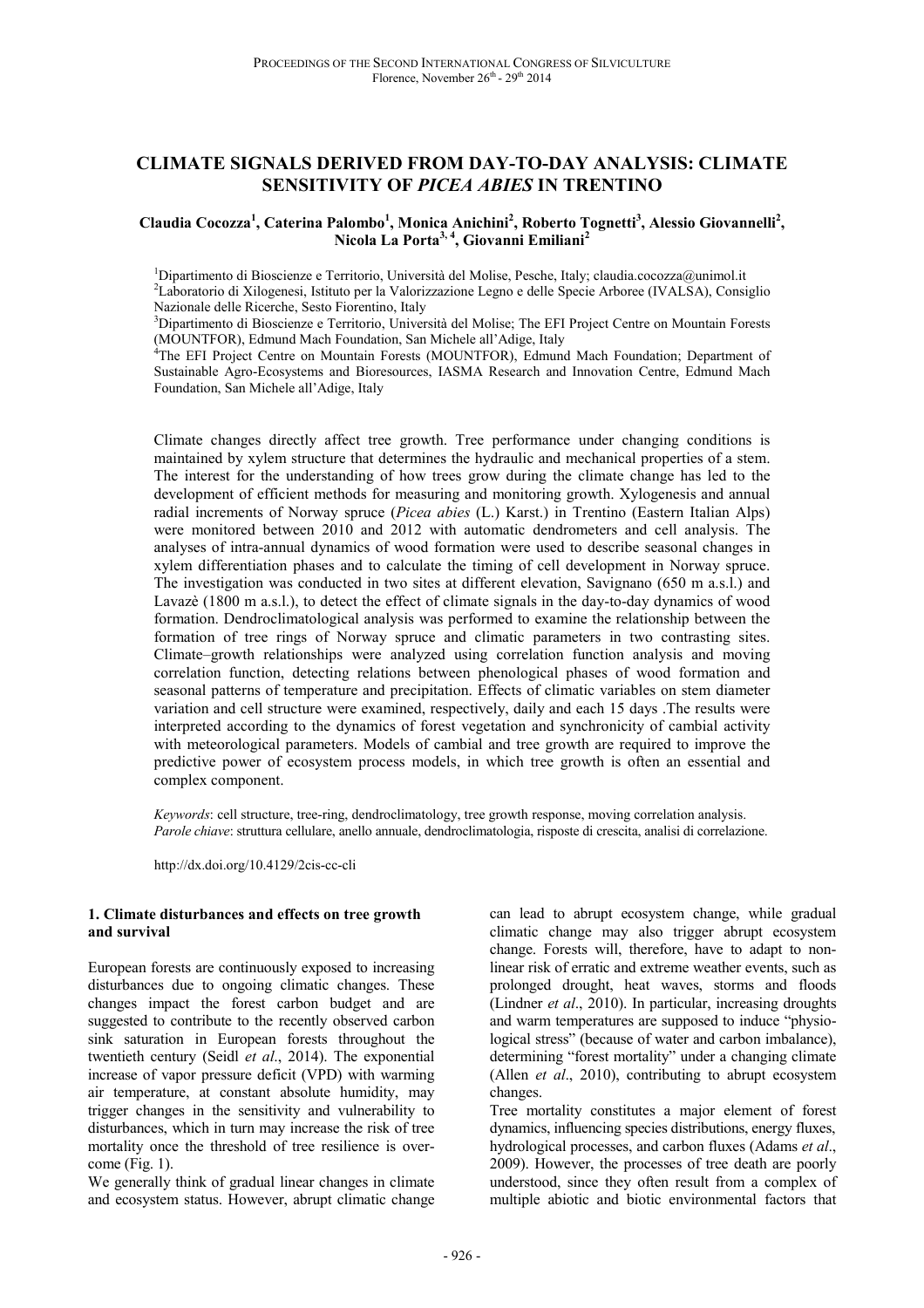occur consecutively in time. Tree mortality can be descrybed in terms of *growth-dependent* mortality factors, which affect tree vigor, sometimes for decades prior to death, also due to opportunistic pathogens of host chronic weakness, and *growth-independent* factors, which directly lead to tree death, often without being detectable in tree growth pattern. The critical importance of understanding climate sensitivities of forests is associated with the mechanisms that trigger plant mortality and drive vegetation change and their implications for assessments of climate change impacts and consequent land surfaceatmospheric feedbacks (Anderegg *et al*., 2013). For instance, drought has been frequently discussed as a trigger for forest decline (Eilmann *et al*., 2011), causing directly mortality via hydraulic failure in extreme events (Bréda *et al*., 2006), or indirectly as a persistent weakening of trees by reducing carbon storage (McDowell *et al*., 2008; Deslauriers *et al*., 2014). At an increase of drought stress corresponds a reduction of tree tolerance to stress factors (Rebetez and Dobbertin, 2004), as well as phyllophagous insects, pathogenic fungi, frost, air pollutants and mechanical injury, which may lead to a strongly decrease in tree vigor. Consequently, the impacts of regional tree die-off can produce change in forest growth conditions acting as a combination of abiotic stress (e.g., drought spells and heat waves) and amplifying biotic agents able to reduce ecosystem resilience (Van Leeuwen *et al*., 2000). For instance, the reduction of habitat for wildlife and ecosystem potential to sequester carbon can induce the enhancing of opportunities for invasion by exotic species and formation of novel communities, with consequences in alterations of hydrologic cycle and temporal disruptions in ecosystem goods and services (Adams *et al*., 2009). Water shortage, in particular, is likely to become a major factor limiting species distribution and establishment in the near future (IPCC, 2007), leading to increased forest decline and rapid decline-induced vegetation shifts (Eilmann *et al*., 2011).

## **2. Tree adaptation detection**

Emerging drought risks for trees have effects on the anatomical structure, as well as on the physical and chemical properties of wood. However, trees have evolved phenological, morphological and physiological adaptation systems to cope with drought conditions (Battipaglia *et al*., 2010; Pineda-Garcia *et al*., 2013), inducing specific patterns of cambial activity and changes in xylem-hydraulic conductivity and vulnerability to cavitation (Sperry, 2011).

Climate change has been also implicated in shifting phenological patterns of wood formation and bud burst, such as the timing and duration of the growing season across a wide variety of ecosystems (Rossi *et al*., 2013). However, biological processes frequently follow more complex and non-linear response patterns, according to limiting factors that generate shifts and discontinuities (Rossi *et al*., 2013). Thus, the shift of one phenological phase is associated with synchronous and comparable shifts of the following phases. However, small increases in the duration of xylogenesis could correspond to a

substantial increase in cell production. These findings suggest that changes of the length of the growing season could be substantial in terms of cell production and carbon uptake by trees, and consequently forest productivity (Rossi *et al*., 2013). Modifications of the environmental conditions that affect plant phenology could potentially engender disproportionate responses in plant growth mechanisms (Fig. 2). Tree performance under changing conditions is maintained by the xylem structure, that determines the hydraulic functionality and mechanical properties of a stem. In this sense, tree ring anatomy and stem diameter monitoring can provide a mechanistic and functional understanding of xylem plastic responses, which can differ in times and fulfill differing functions that define climate-growth relationships (Fonti *et al*., 2013).

The cause-effect relationships between xylogenesis, structure and function of the xylem can be linked through a concerted effort involving multiple disciplines, as functional ecology, wood anatomy, plant genetic, physiology and dendrochronology (Battipaglia *et al*., 2014). The activation and cessation of plant growth during the seasonal course has been mainly related to temperature and water availability (Eilmann *et al*., 2011; Cocozza *et al*., 2012).

The complexity of the interaction between environmental conditions and growth dynamics is indicated by the varying degree of temporal correspondences between stem radius variations and specific climate variables (e.g., Zweifel *et al*., 2010).

The irreversible radial growth and the reversible livingcell dehydration-rehydration processes are related to the depletion and replenishment of stem water stored in woody tissues, and they are detectable through stem diameter variations obtained from daily dendrometer measurements (Steppe *et al*., 2006). Turgor pressure drives irreversible cell expansion and deposition of wall polymers, that define cellular enlargement and, conesquently, radial growth, as water-dependent processes (Deslauriers *et al*., 2007).

For instance in conifers, the tissue water-content-related stem diameter variations are largely determined by soil water availability and atmospheric VPD (Zweifel *et al*., 2005). Whereas, phase duration, taken as an indicator of the reversible changes in stem radius, depends mainly on transpiration and sap flow (Steppe *et al*., 2006).

### **3. A study case: high-resolution analysis of stem growth in** *Picea abies* **in Northern Italy**

Significant interest in how trees grow has led to advances in several methods for measuring and monitoring stem diameter variation, each of them with their own advantages and disadvantages. Timing and dynamics of xylogenesis are crucial aspects for understanding the effects of climate changes on forest ecosystems because they represent the time "window" in which environmental factors directly affect growth (Rossi *et al*., 2007). Dynamics of wood formation are similar in all species; the onset of cell production occurs in the first part of the growing season, while cambial activity, synchronized with photoperiod, reaches maximum rates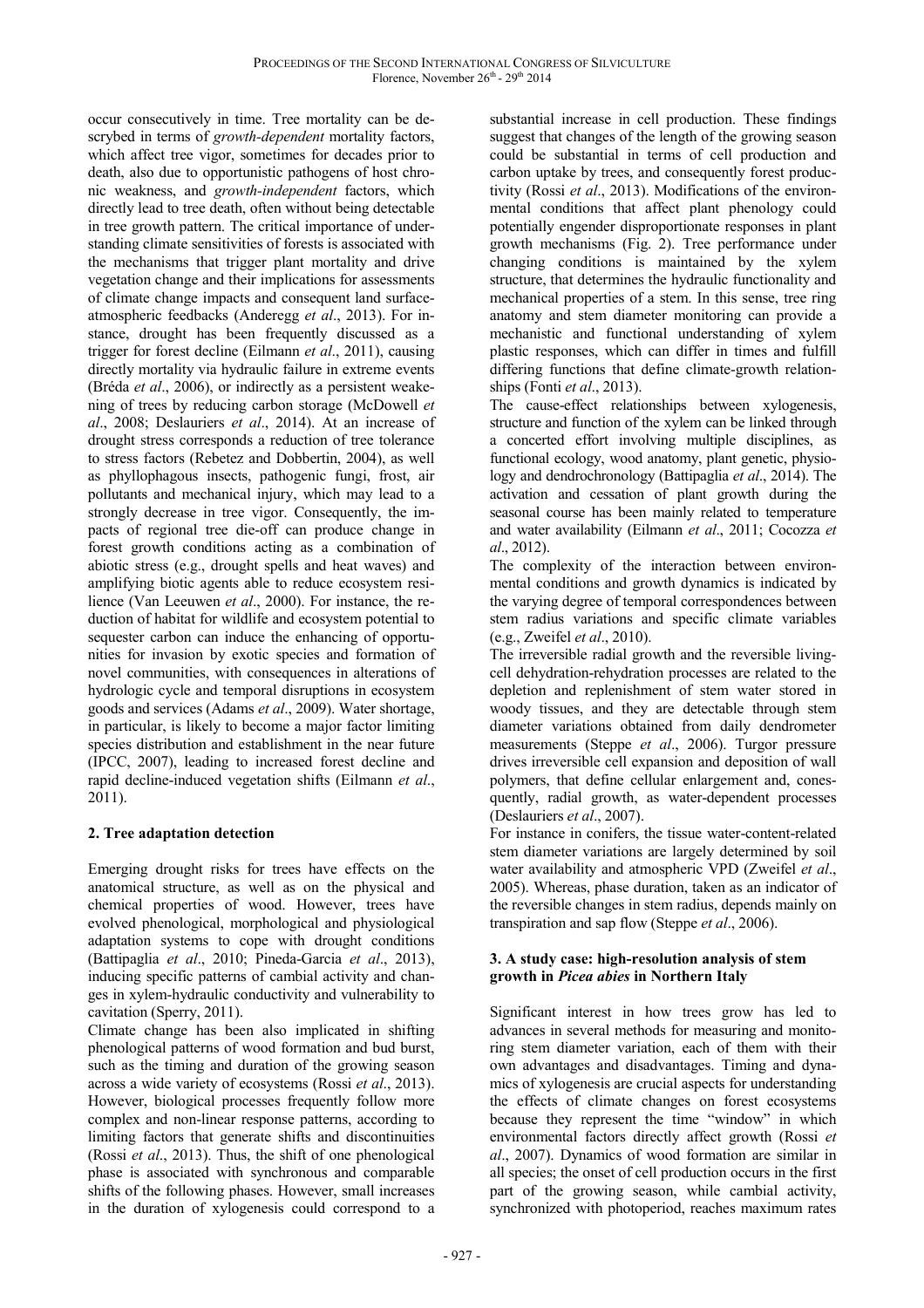during summer solstice (Rossi *et al*., 2007). Intra-annual high-resolution stem growth analysis is a first attempt to better understand mechanisms of tree growth processes in relation to the environment. A general hypothesis is that changes in cambium phenology with increasing temperature will be more consistent at higher elevations, with significant variation in rate and duration of the cell division, enlargement and lignification, than at mid-low elevation.

Although the complex interactions between environmental conditions and plant traits are non linear responses and dendrometric records remain often difficult to interpret, the sensitivity of signal recording in the present experiment enabled to determine synchronisation between plant signals and environmental variables.

The sensitivity of tree growth components (change from each measured value to the next) to environmental conditions was tested through high-resolution approaches capable to detect changing in time (dendrometers) and space (cambium anatomy). These tools gave us the possibility to detect (i) stem radius variations (irreversible and reversible radius variation), and (ii) the seasonal course of cambium activity, as a result of the ability of Norway spruce (*Picea abies* (L.) Karst.) to adapt to local conditions. We expected that the changing temperature affects the timing and capacity of cell production of cambium, allowing at lower elevation a longer growth season, and resulting in increased cell production and radial growth. In order to detect temperature-dependent growth strategies of Norway spruce, adult trees of similar age in two sites of Trentino, differing in altitudes, were chosen as model system for an integrated approach of monitoring stem diameter variation and cambial cell production. Tree growth at different altitudes was continuously monitored through dendrometers for three years. On the same trees, microcores were sampled bi-weekly throughout one growing season for examining cambial activity. The strong interest in monitoring forest health is well justified by the importance of forests that in Trentino cover more than 60% of land, characterizing economy, landscape and culture. Since changing disturbance regimes are increasingly challenging for sustainable forest management, they can influence the choices of close-to-nature management aiming to enhance forest ecosystem services, saving ecological specificity and environmental resilience.

Sampling sites were: Pomarolo (45° 56' 41" N; 11° 03' 28 E) and Lavazè (46° 21' 37" N; 11° 29' 42" E). The first one is representative of deciduous forest (*Quercetum pubescentis*) at low altitude (680 m a.s.l.), dominated by *Quercus pubescens*, *Quercus robur*, *Fraxinus ornus* and *Ostrya carpinifolia*, with secondary presence of *Castanea sativa*, *Pinus silvestris*, *Larix decidua* and *Picea abies*. The second, located at 1780 m a.s.l., is representative of the association *Picetum subalpinum* mainly formed by *Picea abies* with rare presence of *Pinus cembra* and *Larix decidua*. The climate in Pomarolo is mild continental with sub-Mediterranean influences; mean annual temperature is around 11 °C and mean annual precipitation is 1150 mm. This site is located on cambisol, in a limestone area. In Lavazè the climate is alpine-continental and the annual mean temperature is 4 °C, while the mean annual

precipitation are 1100 mm. The stand grows on podsolic soil above quarz porphyric rocks.

In both sites, a meteorological automatic station was placed in a nearby open area (WMO 1998). Precipitation, air temperature, relative humidity and global radiation were recorded several times per hour and all these values were hourly averaged. In order to follow the seasonal progression of cambial cell development and stem diameter variation, two methods, dendrometers and microcoring, were used. Stem radius variations were daily monitored from January 2010 to December 2012 using automatic point dendrometers (Label *et al*., 2000) on five individual Norway spruce trees in each site. We posed attention in selecting healthy and vigorous trees within 25-30 m of distance to each other, with similar diameter ranging from 35-40 cm at breast height. The used dendrometers measure the linear displacement of a sensing rod pressed against the bark. The operating principle of the linear variable transducer (AB Electronics Ltd., Romford, Essex, UK) that responds to stem radius variation is described elsewhere (Giovannelli *et al*., 2007; Cocozza *et al*., 2009). Trees were monitored with these high-resolution automated dendrometers installed on the trunk at 130 cm from the soil surface. Raw data were recorded every 15 min, and hourly and daily averages were then calculated.

The sampling for the analysis of wood formation in three replicate plants of Norway spruce was performed from 16 April to 13 October 2010 every fifteen days, and repeated the 23 November for control. The sampling consisted in the collection of two microcores (1.8 mm in diameter, 15 mm in length) containing the bark, cambium and the last formed tree-rings from each of the selected stems using Trephor corer (Rossi *et al*., 2006a). Immediately after the sampling, the microcores were put in Eppendorf vials with 75% ethanol and 25% acetic acid for 24 h and then stored in 70% alcohol solution to preserve forming cells from degradation. Transversal microsections 10-12 um thick were cut by a sliding microtome, restraining the microcores with a special holder. The microsections were stained with Safranin and Astra-blue, dehydrated with graded series of ethanol, and fixed to microscope slides with Canada balsam. Ring formation was assessed by anatomical observations with an Olympus BX 40 light microscope at a magnification of 400x. Observations consisted in counting the number of cells in the cambial zone and tracheids in enlargement, wall thickening and mature phases along three radial files on each microsection (Rossi *et al*., 2006b).

Both the methodologies stressed a distinct growth pattern throughout the season in each of the two sites, which was related to altitude and temperature. Correlations between parameters derived from dendrometers (maximum daily shrinkage and stem increment) and environmental variables highlighted the effects of climate on stem diameter fluctuations and radial growth patterns. The onset of radial growth and intra-annual variations of stem diameter were differently defined at each elevation. In trees at higher elevation (Lavazè), intra-annual variations in stem diameter revealed weaving peaks of radial increment, which may be the consequence of distinct stem rehydration/dehydration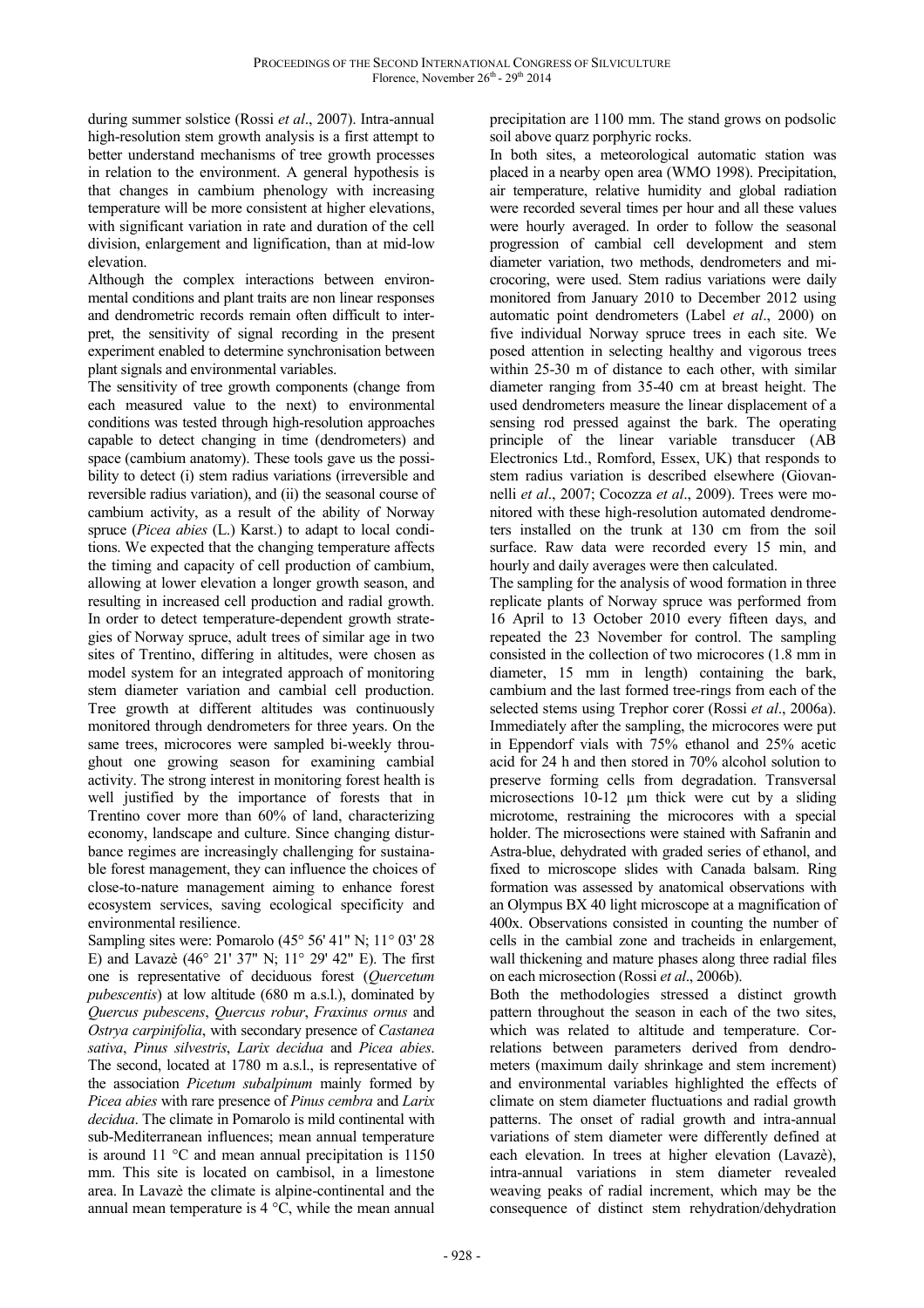cycles. Whereas, at lower elevation tree growth was more regular, showing a constantly increasing trend (Fig. 3).

The vegetative season, with the formation of enlargement cells, occurred starting from May (DOY 123) in Pomarolo and from June (between DOY 137 and 151) in Lavazè, while the last developing cells were detected in September (DOY 256) in Pomarolo and at the end of August (DOY 242) in Lavazè. The mean number of cells produced in 2009 was 163 in Pomarolo and 27 in Lavazè. Trees showed different timing of wood formation at the two altitudes, with a longer xylogenesis in Pomarolo (≈150 d) than in Lavazè (≈70 d). The onset of cambial activity was earlier and ended later in trees at lower elevation (Pomarolo), confirming that the start of cell division is a key factor determining the duration of xylogenesis and differences in tree ring widths.

#### **4. Conclusion and perspectives**

Under global warming, energy-limited forests, like those at higher elevation (Lavazè), can decease productivity and more easily reach and overcome the threshold of mortality because of increasing water deficit. Again, it is not clear whether plasticity in xylogenesis or disproportionate increases in xylem cell production might occur in low-elevation trees (water-limited forests), with lengthening of the period of cell division. Research gaps and key questions need to be filled and answered for predicting how trees will respond to projected climate change.

The development of mechanistic models can provide a more complete picture of forest resilience to environmental disturbance (Fig. 4).

Indeed, at the regional level, a mechanistic understanding of the connections between the hydrological and carbon cycles in different species is needed to elucidate the impacts of climate change on tree growth or tree mortality. As an example, Scots pine under drought stress has been found to build a more effective water-conducting system (e.g., larger tracheids) in a shorter period of wood formation, at the cost of a probably higher vulnerability to cavitation (larger tracheids with thinner



cell walls), but without losing the capability to recover (Eilmann *et al*., 2011). The shortening of the growth period in trees under increasing dry conditions would indicate that the period in which wood formation takes place could become much shorter, under the projected climate scenario for the Alpine environment, than the potential and actual phenological growth period.

Although several tree-ring studies have been carried out in *P. abies*, how its radial growth at intra-annual resolution is influenced by weather conditions has scarcely been explored. In this study, technology advancements have contributed to the ability to collect information at high spatial and temporal resolution and to store large amounts of data (Battipaglia *et al*., 2014). Attempting to isolate a growth signal from large amounts of data has proven challenging, though feasible. Many researchers have used daily weather variables to explain variability of the "isolated growth" (Deslauriers *et al*., 2003). Further work involving simple physiological and functional models will also expand our understanding of tree water deficits, providing insight into the efficiency of species-specific response to drought conditions (Zweifel *et al*., 2005). In this sense, cambium growth models, which inherently require a thorough understanding of influences on cambium activity, may provide a more complete basis for data interpretation, when using tree rings as an archive of environmental information (Breitenmoser *et al*., 2013).

## **Acknowledgements**

This work was supported by the project SOFIE-2 (Reg. Delib. N° 3012-2007) funded by the *Provincia Autonoma di Trento*, Italy. The authors would like to thank Mauro Confalonieri, Giorgio Zattoni, Bruno Crosignani of the Forest Service of the Autonomous Province of Trento for the collaboration to provide and to maintain the access to both sites along the years of the work and Cristina Salvadori of the Fondazione Edmund Mach for the kind suggestions for the choice of trees.

Figure 1. Scheme of the ecological factor drivers of stress resilience and tree mortality.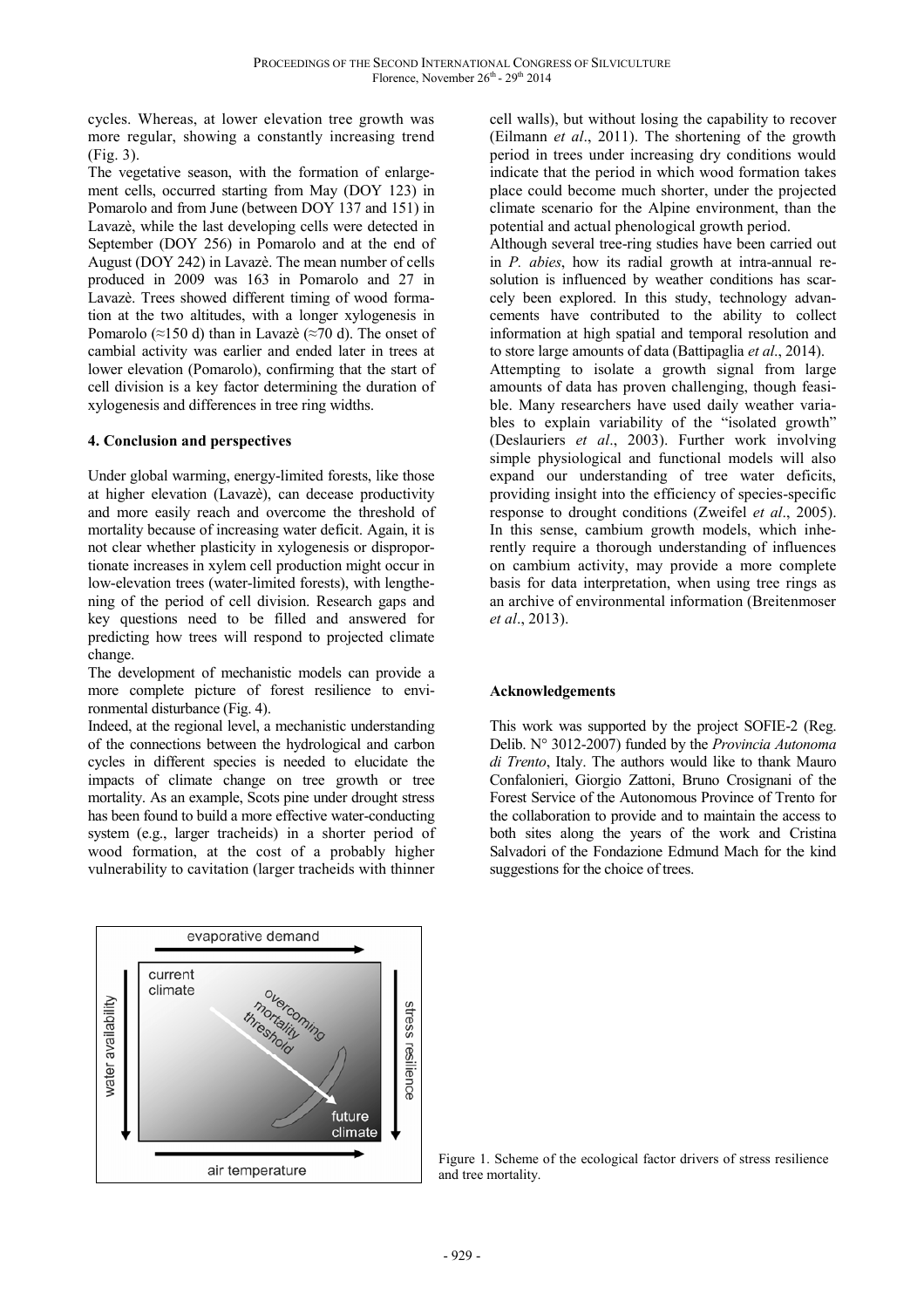

Figure 2. In a global warming scenario, it is questioned whether trees will adapt and adjust structurally and functionally in order to maintain growth performance or if they will reduce productivity and eventually overcome the threshold of mortality.



Figure 3. Radial growth of Norway spruce detected trough dendrometers in Lavazè (high elevation) and Pomarolo (low elevation) in the 2010 growing season.



Figure 4. Potential trajectories of abiotic constraints with global warming, as amplified by biotic agents, and consequent damages to tree functionality and forest ecosystem.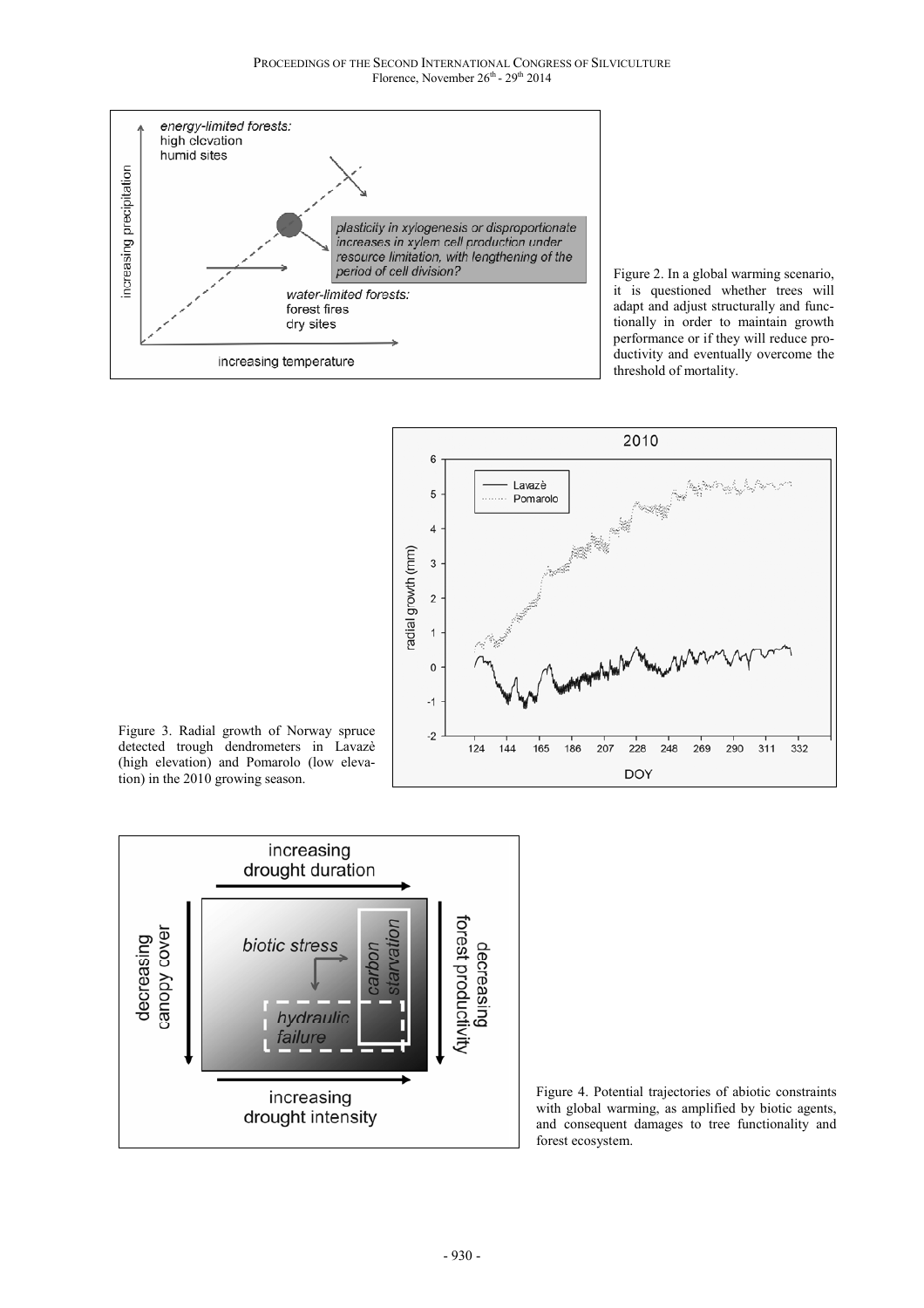#### **RIASSUNTO**

#### **Segnali del clima dall'analisi giorno per giorno: sensitività al clima di** *Picea abies* **in Trentino**

I cambiamenti climatici influenzano direttamente l'accrescimento delle piante. Le performance degli alberi in risposta ai cambiamenti climatici sono definite dalla struttura dello xilema che determina le proprietà idrauliche e meccaniche del fusto. L'interesse per i processi che regolano la crescita degli alberi ha definito diversi metodi di misura e monitoraggio. Le dinamiche della xilogenesi e di accrescimento del fusto di abete rosso (*Picea abies* (L.) Karst.) in Trentino sono state monitorate tra il 2010 e il 2012 mediante l'uso di dendrometri automatici e analisi cellulare. Le dinamiche annuali della formazione del legno sono state utilizzate per descrivere le variazioni stagionali delle fasi di differenziazione dello xilema e per calcolare lo sviluppo cellulare dell'abete rosso. Lo studio è stato condotto in due siti differenti per altitudine, Savignano (650 m s.l.m.) e Lavazè (1800 m s.l.m.), per identificare il segnale climatico, giorno per giorno, nella dinamica di formazione del legno. La relazione clima-crescita è stata studiata al fine di definire la possibile azione delle variabili climatiche sulla formazione del legno dell'abete rosso ed è stata analizzata mediante funzione di correlazione, rilevando relazioni tra la formazione del legno e gli andamenti stagionali di temperature e precipitazioni. Gli effetti delle variabili climatiche sulla variazione del diametro del fusto e sulla struttura cellulare sono state analizzate, rispettivamente, a scala giornaliera. I risultati sono stati interpretati seguendo le dinamiche forestali e la sincronicità dell'attività cambiale. Lo sviluppo di modelli di attività cambiale e di crescita degli alberi è necessario per migliorare la modellistica dei processi di ecosistema, dove una componente essenziale e complessa è proprio la crescita dell'albero.

#### **BIBLIOGRAPHY**

- Adams H.D., Guardiola-Claramonte M., Barron-Gafford G.A., Villegas J.C., Breshears D.D., Zou C.B., Troch P.A., Huxman T.E., 2009 – *Temperature sensitivity of drought-induced tree mortality portends increased regional die-off under global-change-type drought*. PNAS, 106: 7063-7066. http://dx.doi.org/10.1073/pnas.0901438106
- Allen C.D., Macalady A.K., Chenchouni H., Bachelet D., McDowell N., Vennetier M., Kitzberger T., Rigling A., Breshears D.D., Hogg E.H., Gonzalez P., Fensham R., Zhang Z., Castro J., Demidova N., Lim J.H., Allard G., Running S.W., Semerci A., Cobb N., 2010 – *A global overview of drought and heatinduced tree mortality reveals emerging climate change risks for forests*. Forest Ecology and Management, 259: 660-684.

http://dx.doi.org/10.1016/j.foreco.2009.09.001

Anderegg W.R.L., Kane J.M., Anderegg L.D.L., 2013 – *Consequences of widespread tree mortality trig-* *gered by drought and temperature stress*. Nature Climate Change, 3: 30-36.

http://dx.doi.org/10.1038/nclimate1635

- Battipaglia G., De Micco V., Brand W.A., Linke P., Aronne G., Saurer M., Cherubini P., 2010 – *Variations of vessel diameter and delta 13C in false rings of* Arbutus unedo *L. reflect different environmental conditions*. New Phytologist, 188: 1099-1112. http://dx.doi.org/10.1111/j.1469-8137.2010.03443.x
- Battipaglia G., De Micco V., Sass-Klaassen U., Tognetti R., Mäkelä A., 2014 – *Editorial. Special issue: WSE symposium: Wood growth under environmental changes: the need for a multidisciplinary approach*. Tree Physiology, 34: 787-791.

http://dx.doi.org/10.1093/treephys/tpu076

- Breda N., Huc R., Granier A., Dreyer E., 2006 *Temperate forest trees and stands under severe drought: a review of ecophysiological responses, adaptation processes and long-term consequences*. Annals of Forest Science, Springer Verlag (Germany), 63: 625-644. http://dx.doi.org/10.1051/forest:2006042
- Breitenmoser P., Bronnimann S., Frank D., 2013 *Forward modelling of tree-ring width and comparison with a global network of tree-ring chronologies*. Climate of the Past Discussions, 9: 4065- 4098. http://dx.doi.org/10.5194/cpd-9-4065-2013
- Cocozza C., Lasserre B., Giovannelli A., Castro G., Fragnelli G., Tognetti R., 2009 – *Low temperature induces different cold sensitivity in two poplar clones (*Populus × canadensis *Monch 'I-214' and* P. deltoides *Marsh. 'Dvina')*. Journal of Experimental Botany, 60: 3655-3664.

http://dx.doi.org/10.1093/jxb/erp212

Cocozza C., Giovannelli A., Lasserre B., Cantini C., Lombardi F., Tognetti R., 2012 – *A novel mathematical procedure to interpret the stem radius variation in olive trees*. Agricultural and Forest Meteorology, 161: 80-93.

http://dx.doi.org/10.1016/j.agrformet.2012.03.016

Deslauriers A., Morin H., Urbinati C., Carrer M., 2003 – *Daily weather response of balsam fir (*Abies balsamea *(L.) Mill.) stem radius increment from dendrometer analysis in the boreal forests of Québec (Canada)*. Trees 17: 477-484.

http://dx.doi.org/10.1007/s00468-003-0260-4

- Deslauriers A., Anfodillo T., Rossi S., Carraro V., 2007 – *Using simple causal modeling to understand how water and temperature affect daily stem radial variation in trees*. Tree Physiology, 27: 1125-1136. http://dx.doi.org/10.1093/treephys/27.8.1125
- Deslauriers A., Beaulieu M., Balducci L., Giovannelli A., Gagnon M.J., Rossi S., 2014 – *Impact of warming and drought on carbon balance related to wood formation in black spruce*. Annals of Botany, 114: 335-345. http://dx.doi.org/10.1093/aob/mcu111
- Eilmann B., Zweifel R., Buchmann N., Graf Pannatier E., Rigling A., 2011 – *Drought alters timing, quantity, and quality of wood formation in Scots pine*. Journal of Experimental Botany, 62: 2763- 2771. ttp://dx.doi.org/10.1093/jxb/erq443
- Fonti P., Bryukhanova M.V., Myglan V.S., Kirdyanov A.V., Naumova O.V., Vaganov E.A., 2013 – *Tempe-*